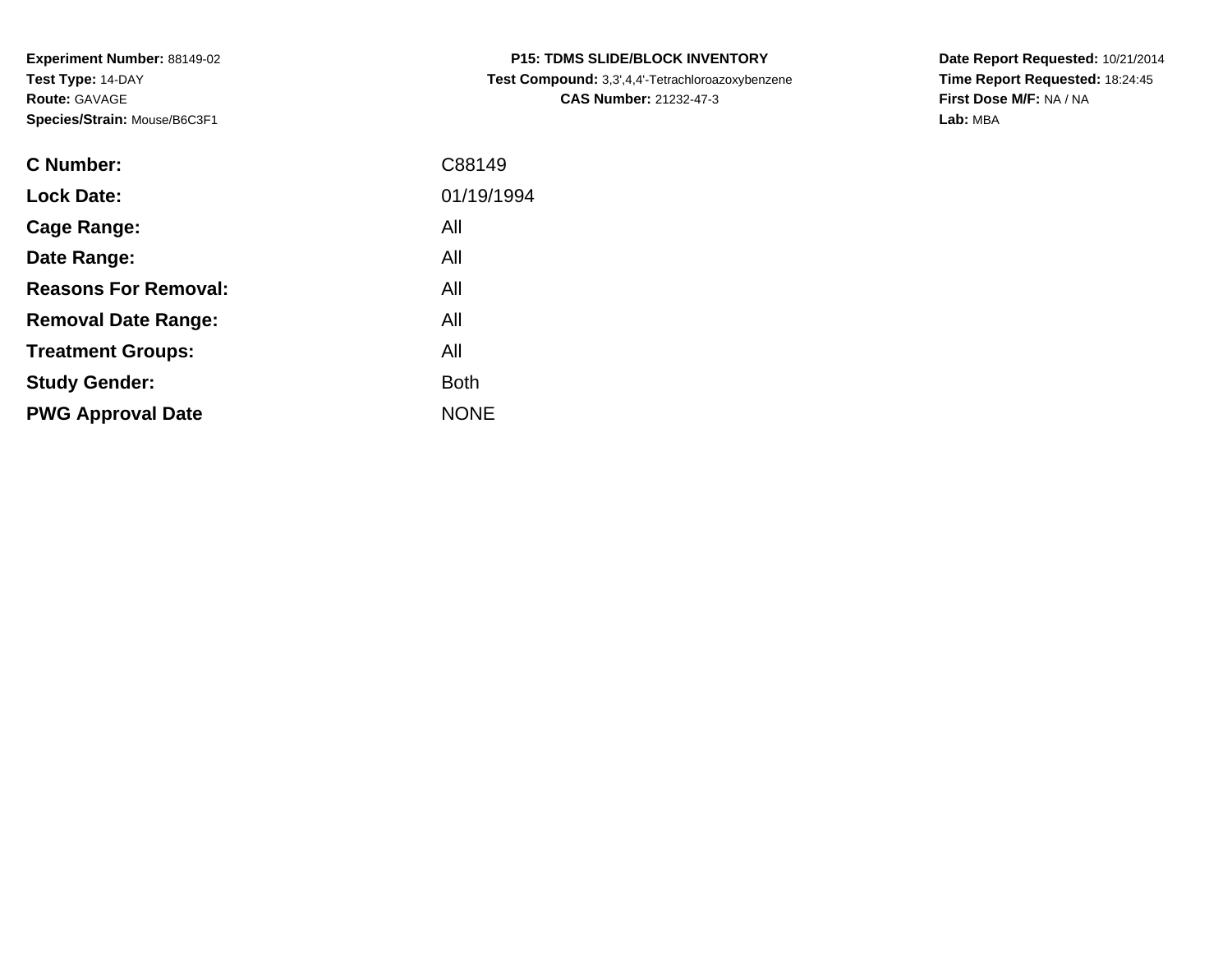**Test Type:** 14-DAY

**Route:** GAVAGE

5

**Species/Strain:** Mouse/B6C3F1

<sup>00005</sup> MB177G-5 ................ ................ Y N

# **P15: TDMS SLIDE/BLOCK INVENTORY**

**Test Compound:** 3,3',4,4'-Tetrachloroazoxybenzene

**CAS Number:** 21232-47-3

**Date Report Requested:** 10/21/2014**Time Report Requested:** 18:24:45**First Dose M/F:** NA / NA**Lab:** MBA

| <b>SPECIES: Mouse</b>       |                          |                               | <b>STRAIN: B6C3F1</b>    |                          |                             |
|-----------------------------|--------------------------|-------------------------------|--------------------------|--------------------------|-----------------------------|
| <b>CID</b><br><b>NUMBER</b> | INDIVIDUAL<br>ANIMAL NO. | <b>HISTO</b><br><b>NUMBER</b> | NMBR OF<br><b>SLIDES</b> | NMBR OF<br><b>BLOCKS</b> | <b>WET</b><br><b>TISSUE</b> |
|                             | 00001                    | MB177G-1                      |                          | .                        | Y N                         |
| 2                           | 00002                    | MB177G-2                      | .                        | .                        | Y N                         |
| 3                           | 00003                    | MB177G-3                      |                          |                          | Y N                         |
| 4                           | 00004                    | MB177G-4                      | .                        |                          | Y N                         |

 IN MY OPINION THIS MATERIAL IS OF SUFFICIENT QUALITY TO BE RETAINED IN THECARCINOGENESIS REPOSITORY UNLESS THE MATERIAL IS MARKED WITH AN ASTERISK

REVIEWED BY REPOSITORY SUPERVISOR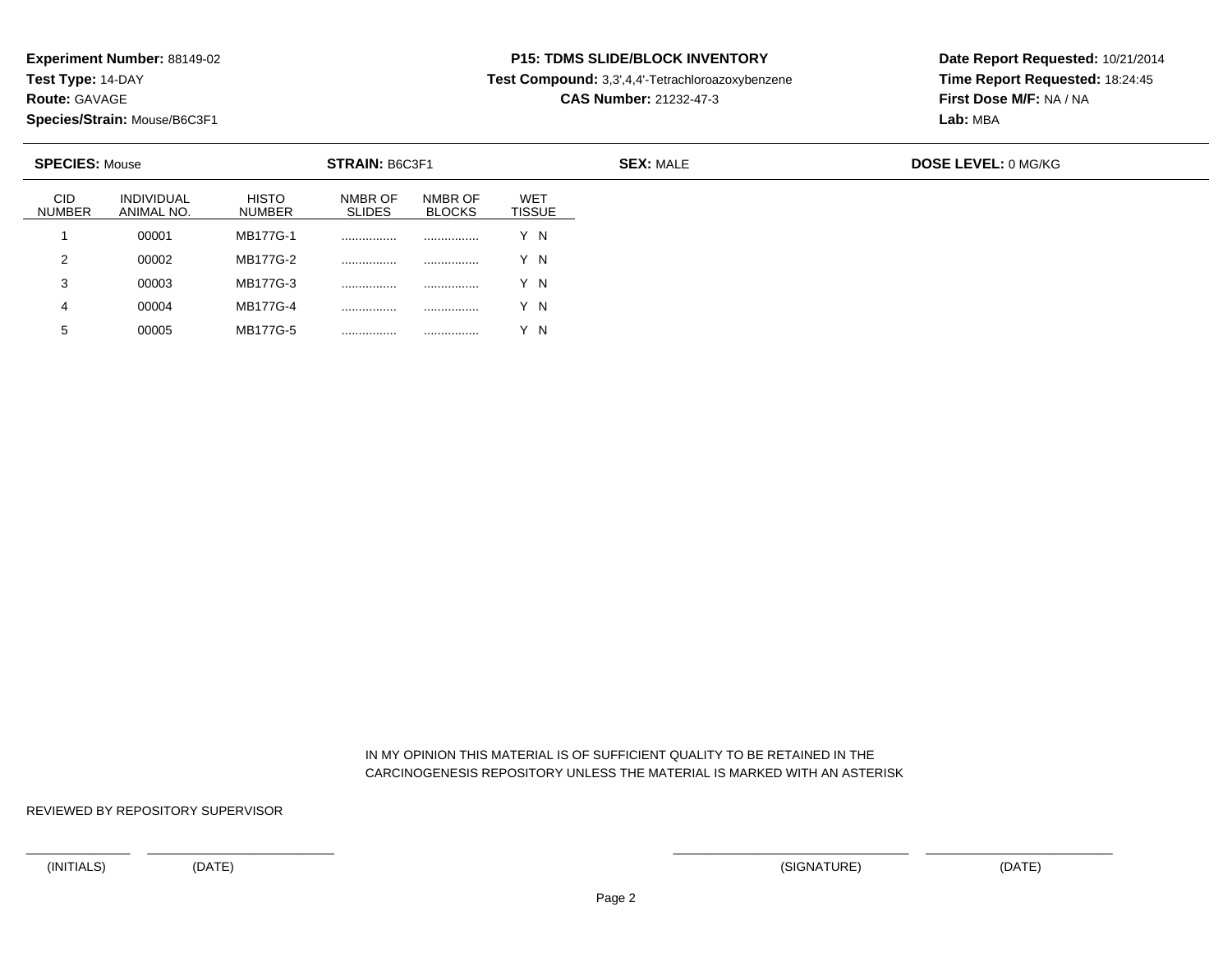**Test Type:** 14-DAY

**Route:** GAVAGE

10

**Species/Strain:** Mouse/B6C3F1

<sup>00010</sup> MB177G-10 ................ ................ Y N

# **P15: TDMS SLIDE/BLOCK INVENTORY**

**Test Compound:** 3,3',4,4'-Tetrachloroazoxybenzene

**CAS Number:** 21232-47-3

**Date Report Requested:** 10/21/2014**Time Report Requested:** 18:24:45**First Dose M/F:** NA / NA**Lab:** MBA

| <b>SPECIES: Mouse</b>       |                                 |                               | <b>STRAIN: B6C3F1</b>    |                          |                             |  |  |
|-----------------------------|---------------------------------|-------------------------------|--------------------------|--------------------------|-----------------------------|--|--|
| <b>CID</b><br><b>NUMBER</b> | <b>INDIVIDUAL</b><br>ANIMAL NO. | <b>HISTO</b><br><b>NUMBER</b> | NMBR OF<br><b>SLIDES</b> | NMBR OF<br><b>BLOCKS</b> | <b>WET</b><br><b>TISSUE</b> |  |  |
| 6                           | 00006                           | MB177G-6                      |                          |                          | Y N                         |  |  |
|                             | 00007                           | MB177G-7                      | .                        |                          | Y N                         |  |  |
| 8                           | 00008                           | MB177G-8                      | .                        |                          | Y N                         |  |  |
| 9                           | 00009                           | MB177G-9                      | .                        |                          | Y N                         |  |  |

 IN MY OPINION THIS MATERIAL IS OF SUFFICIENT QUALITY TO BE RETAINED IN THECARCINOGENESIS REPOSITORY UNLESS THE MATERIAL IS MARKED WITH AN ASTERISK

REVIEWED BY REPOSITORY SUPERVISOR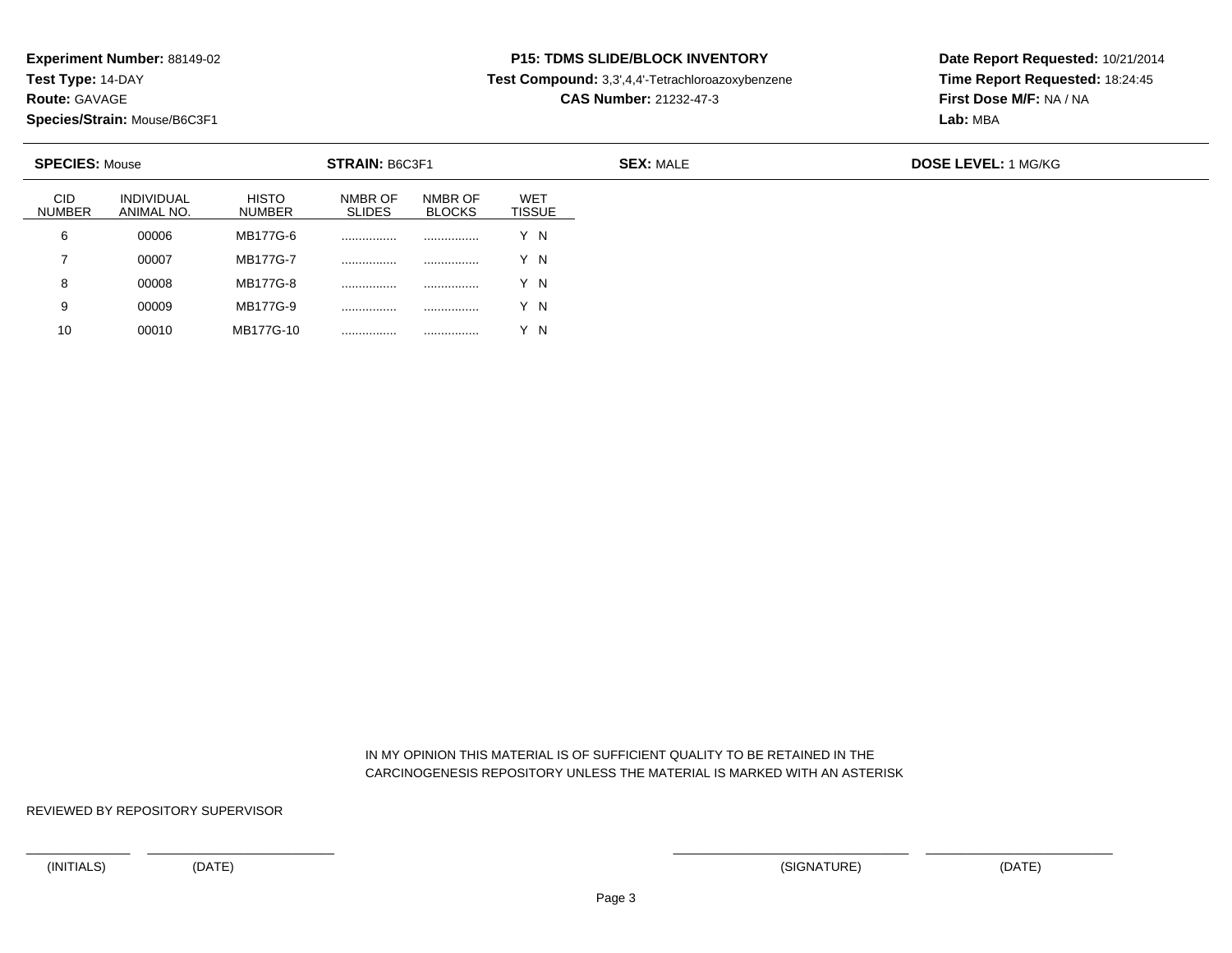**Test Type:** 14-DAY

**Route:** GAVAGE

15

**Species/Strain:** Mouse/B6C3F1

<sup>00015</sup> MB177G-15 ................ ................ Y N

### **P15: TDMS SLIDE/BLOCK INVENTORY**

**Test Compound:** 3,3',4,4'-Tetrachloroazoxybenzene

**CAS Number:** 21232-47-3

**Date Report Requested:** 10/21/2014**Time Report Requested:** 18:24:45**First Dose M/F:** NA / NA**Lab:** MBA

| <b>SPECIES: Mouse</b>       |                                 |                               | <b>STRAIN: B6C3F1</b>    |                          |                      | <b>SEX: MALE</b> | <b>DOSE LEVEL: 3.2</b> | MG/KG |
|-----------------------------|---------------------------------|-------------------------------|--------------------------|--------------------------|----------------------|------------------|------------------------|-------|
| <b>CID</b><br><b>NUMBER</b> | <b>INDIVIDUAL</b><br>ANIMAL NO. | <b>HISTO</b><br><b>NUMBER</b> | NMBR OF<br><b>SLIDES</b> | NMBR OF<br><b>BLOCKS</b> | <b>WET</b><br>TISSUE |                  |                        |       |
| 11                          | 00011                           | MB177G-11                     |                          |                          | Y N                  |                  |                        |       |
| 12                          | 00012                           | MB177G-12                     |                          |                          | Y N                  |                  |                        |       |
| 13                          | 00013                           | MB177G-13                     | .                        |                          | Y N                  |                  |                        |       |
| 14                          | 00014                           | MB177G-14                     |                          |                          | Y N                  |                  |                        |       |

 IN MY OPINION THIS MATERIAL IS OF SUFFICIENT QUALITY TO BE RETAINED IN THECARCINOGENESIS REPOSITORY UNLESS THE MATERIAL IS MARKED WITH AN ASTERISK

REVIEWED BY REPOSITORY SUPERVISOR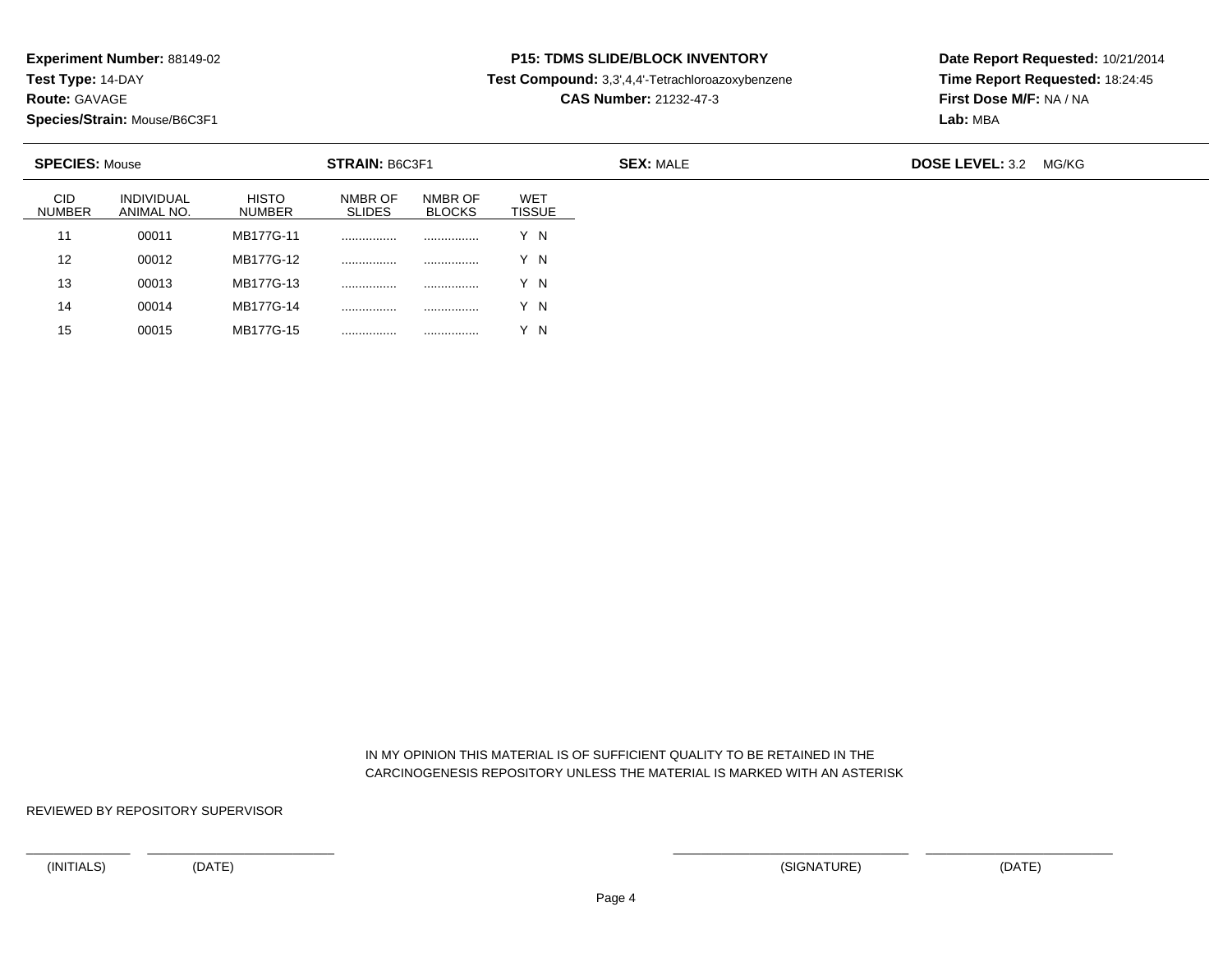**Test Type:** 14-DAY

**Route:** GAVAGE

20

**Species/Strain:** Mouse/B6C3F1

<sup>00020</sup> MB177G-20 ................ ................ Y N

# **P15: TDMS SLIDE/BLOCK INVENTORY**

**Test Compound:** 3,3',4,4'-Tetrachloroazoxybenzene

**CAS Number:** 21232-47-3

**Date Report Requested:** 10/21/2014**Time Report Requested:** 18:24:45**First Dose M/F:** NA / NA**Lab:** MBA

|                             | <b>SPECIES: Mouse</b><br><b>STRAIN: B6C3F1</b> |                               |                          |                          |                             |
|-----------------------------|------------------------------------------------|-------------------------------|--------------------------|--------------------------|-----------------------------|
| <b>CID</b><br><b>NUMBER</b> | <b>INDIVIDUAL</b><br>ANIMAL NO.                | <b>HISTO</b><br><b>NUMBER</b> | NMBR OF<br><b>SLIDES</b> | NMBR OF<br><b>BLOCKS</b> | <b>WET</b><br><b>TISSUE</b> |
| 16                          | 00016                                          | MB177G-16                     | .                        |                          | Y N                         |
| 17                          | 00017                                          | MB177G-17                     |                          |                          | Y N                         |
| 18                          | 00018                                          | MB177G-18                     |                          |                          | Y N                         |
| 19                          | 00019                                          | MB177G-19                     | .                        |                          | Y N                         |

 IN MY OPINION THIS MATERIAL IS OF SUFFICIENT QUALITY TO BE RETAINED IN THECARCINOGENESIS REPOSITORY UNLESS THE MATERIAL IS MARKED WITH AN ASTERISK

REVIEWED BY REPOSITORY SUPERVISOR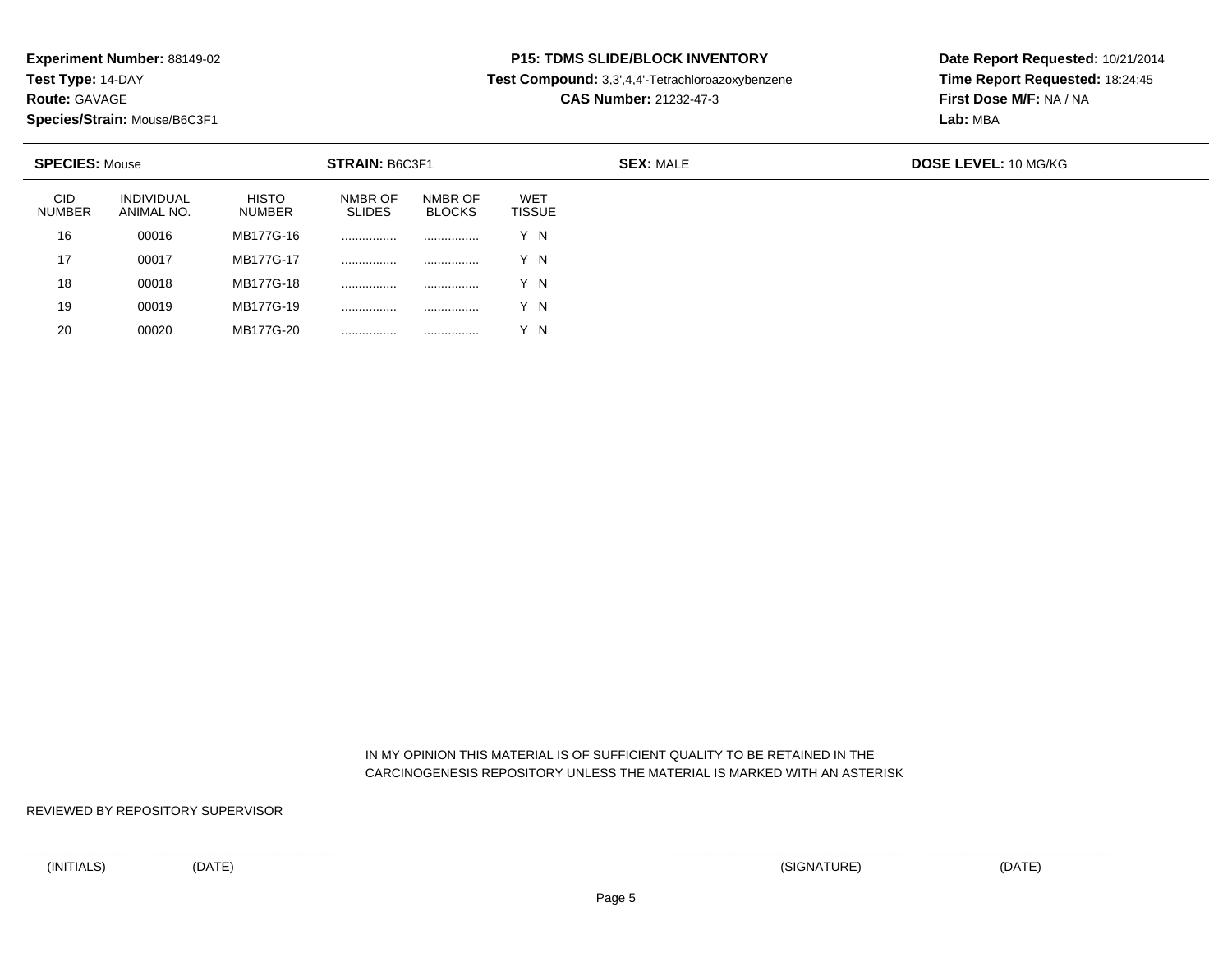**Test Type:** 14-DAY

**Route:** GAVAGE

25

**Species/Strain:** Mouse/B6C3F1

<sup>00025</sup> MB177G-25 ................ ................ Y N

# **P15: TDMS SLIDE/BLOCK INVENTORY**

**Test Compound:** 3,3',4,4'-Tetrachloroazoxybenzene

**CAS Number:** 21232-47-3

**Date Report Requested:** 10/21/2014**Time Report Requested:** 18:24:45**First Dose M/F:** NA / NA**Lab:** MBA

| <b>SPECIES: Mouse</b><br><b>STRAIN: B6C3F1</b> |                                 |                               |                          |                          |                             |
|------------------------------------------------|---------------------------------|-------------------------------|--------------------------|--------------------------|-----------------------------|
| <b>CID</b><br><b>NUMBER</b>                    | <b>INDIVIDUAL</b><br>ANIMAL NO. | <b>HISTO</b><br><b>NUMBER</b> | NMBR OF<br><b>SLIDES</b> | NMBR OF<br><b>BLOCKS</b> | <b>WET</b><br><b>TISSUE</b> |
| 21                                             | 00021                           | MB177G-21                     |                          |                          | Y N                         |
| 22                                             | 00022                           | MB177G-22                     |                          | .                        | Y N                         |
| 23                                             | 00023                           | MB177G-23                     |                          | .                        | Y N                         |
| 24                                             | 00024                           | MB177G-24                     | .                        |                          | ΄ Ν                         |

 IN MY OPINION THIS MATERIAL IS OF SUFFICIENT QUALITY TO BE RETAINED IN THECARCINOGENESIS REPOSITORY UNLESS THE MATERIAL IS MARKED WITH AN ASTERISK

REVIEWED BY REPOSITORY SUPERVISOR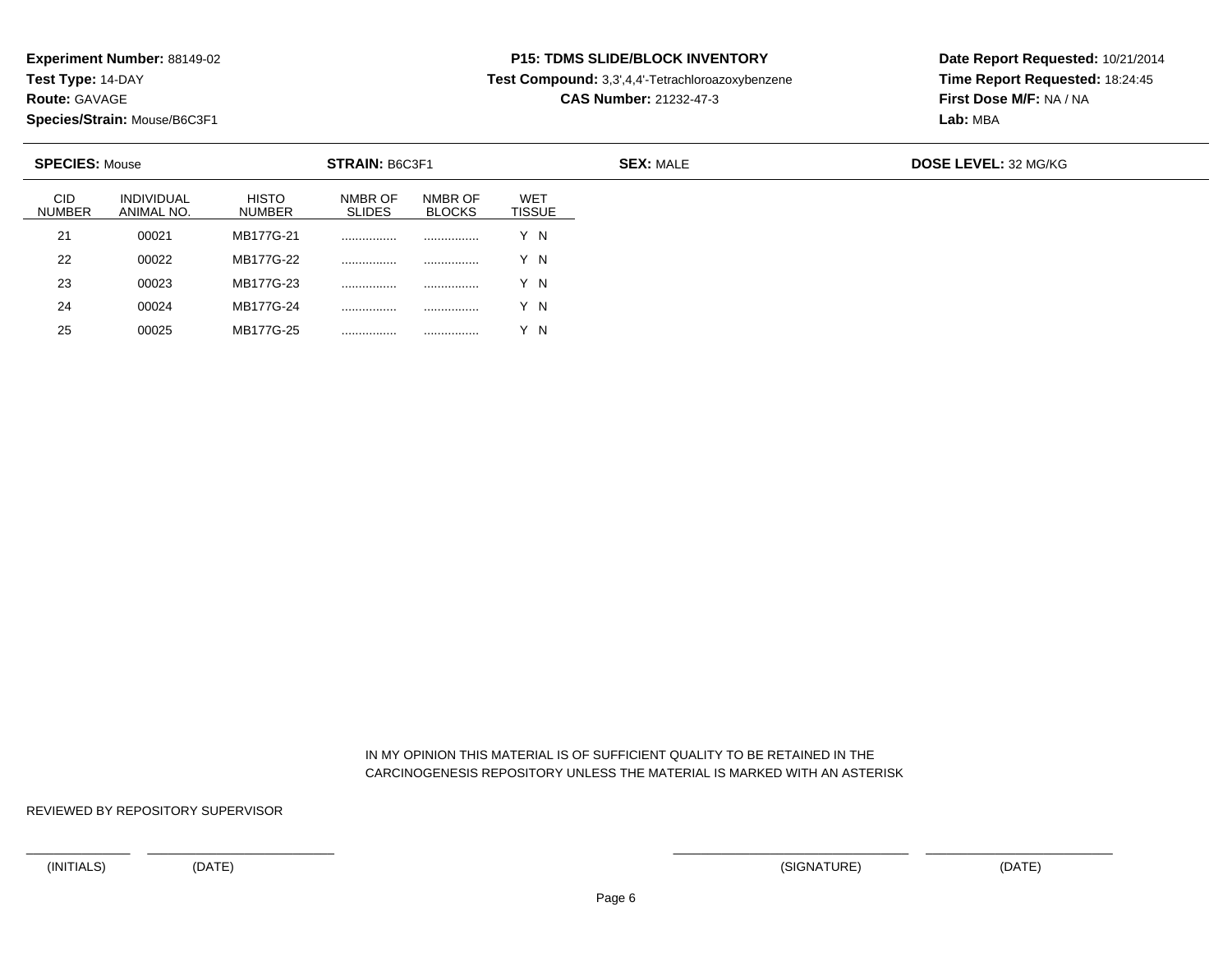**Test Type:** 14-DAY

**Route:** GAVAGE

30

**Species/Strain:** Mouse/B6C3F1

<sup>00030</sup> MB177G-30 ................ ................ Y N

# **P15: TDMS SLIDE/BLOCK INVENTORY**

**Test Compound:** 3,3',4,4'-Tetrachloroazoxybenzene

**CAS Number:** 21232-47-3

**Date Report Requested:** 10/21/2014**Time Report Requested:** 18:24:45**First Dose M/F:** NA / NA**Lab:** MBA

| <b>SPECIES: Mouse</b>       |                                 |                               | STRAIN: B6C3F1           |                          |                             | <b>SEX: MALE</b> | <b>DOSE LEVEL: 100</b> | MG/KG |
|-----------------------------|---------------------------------|-------------------------------|--------------------------|--------------------------|-----------------------------|------------------|------------------------|-------|
| <b>CID</b><br><b>NUMBER</b> | <b>INDIVIDUAL</b><br>ANIMAL NO. | <b>HISTO</b><br><b>NUMBER</b> | NMBR OF<br><b>SLIDES</b> | NMBR OF<br><b>BLOCKS</b> | <b>WET</b><br><b>TISSUE</b> |                  |                        |       |
| 26                          | 00026                           | MB177G-26                     |                          |                          | Y N                         |                  |                        |       |
| 27                          | 00027                           | MB177G-27                     |                          |                          | Y N                         |                  |                        |       |
| 28                          | 00028                           | MB177G-28                     |                          | .                        | Y N                         |                  |                        |       |
| 29                          | 00029                           | MB177G-29                     |                          |                          | Y N                         |                  |                        |       |

 IN MY OPINION THIS MATERIAL IS OF SUFFICIENT QUALITY TO BE RETAINED IN THECARCINOGENESIS REPOSITORY UNLESS THE MATERIAL IS MARKED WITH AN ASTERISK

REVIEWED BY REPOSITORY SUPERVISOR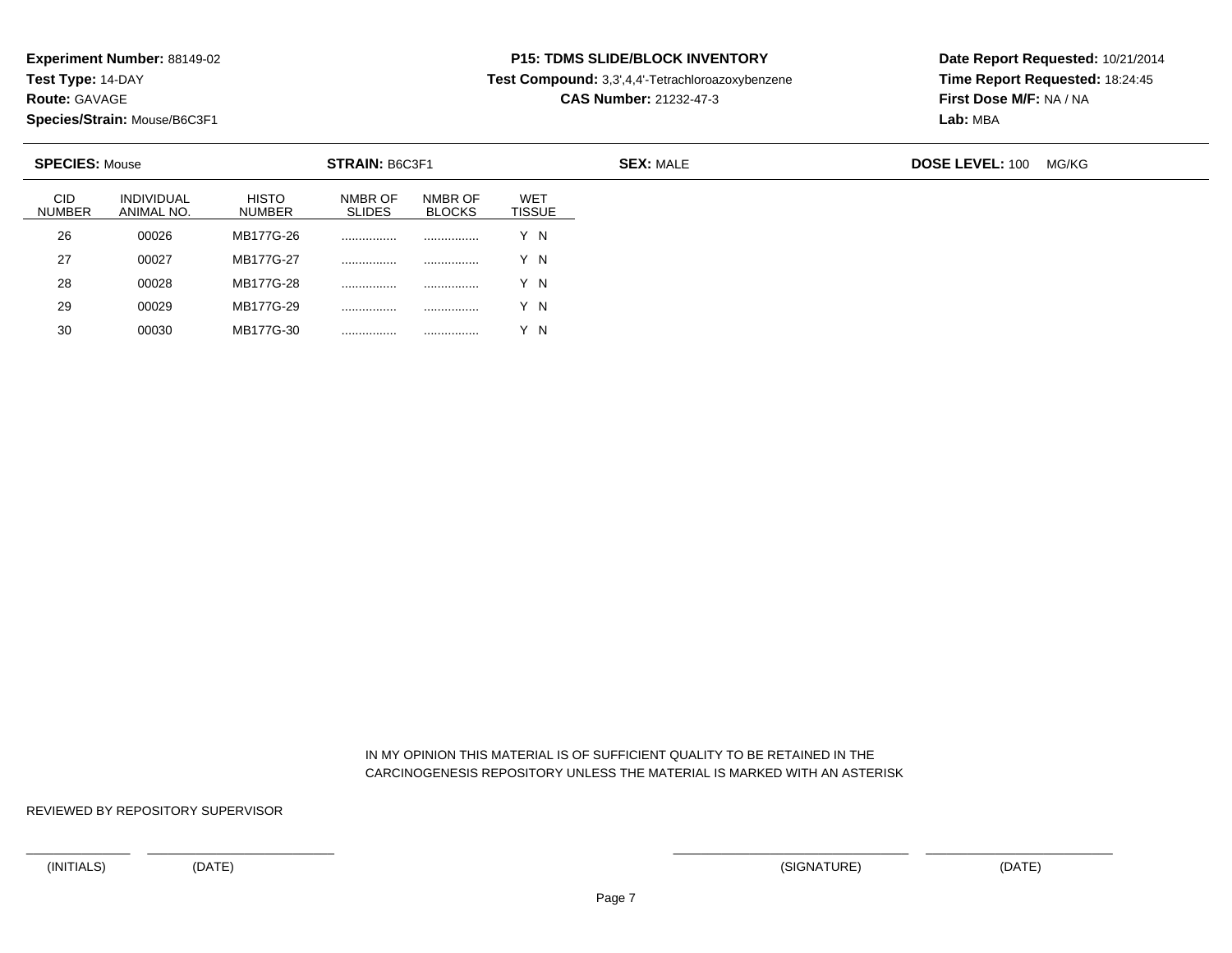**Test Type:** 14-DAY

**Route:** GAVAGE

35

**Species/Strain:** Mouse/B6C3F1

<sup>00035</sup> MB177G-35 ................ ................ Y N

### **P15: TDMS SLIDE/BLOCK INVENTORY**

**Test Compound:** 3,3',4,4'-Tetrachloroazoxybenzene

**CAS Number:** 21232-47-3

**Date Report Requested:** 10/21/2014**Time Report Requested:** 18:24:45**First Dose M/F:** NA / NA**Lab:** MBA

| <b>SPECIES: Mouse</b><br><b>STRAIN: B6C3F1</b> |                                 |                               |                          |                          |                                  |
|------------------------------------------------|---------------------------------|-------------------------------|--------------------------|--------------------------|----------------------------------|
| <b>CID</b><br><b>NUMBER</b>                    | <b>INDIVIDUAL</b><br>ANIMAL NO. | <b>HISTO</b><br><b>NUMBER</b> | NMBR OF<br><b>SLIDES</b> | NMBR OF<br><b>BLOCKS</b> | WE <sub>1</sub><br><b>TISSUE</b> |
| 31                                             | 00031                           | MB177G-31                     |                          |                          | Y N                              |
| 32                                             | 00032                           | MB177G-32                     |                          |                          | Y N                              |
| 33                                             | 00033                           | MB177G-33                     |                          |                          | Y N                              |
| 34                                             | 00034                           | MB177G-34                     |                          |                          | Y N                              |

 IN MY OPINION THIS MATERIAL IS OF SUFFICIENT QUALITY TO BE RETAINED IN THECARCINOGENESIS REPOSITORY UNLESS THE MATERIAL IS MARKED WITH AN ASTERISK

REVIEWED BY REPOSITORY SUPERVISOR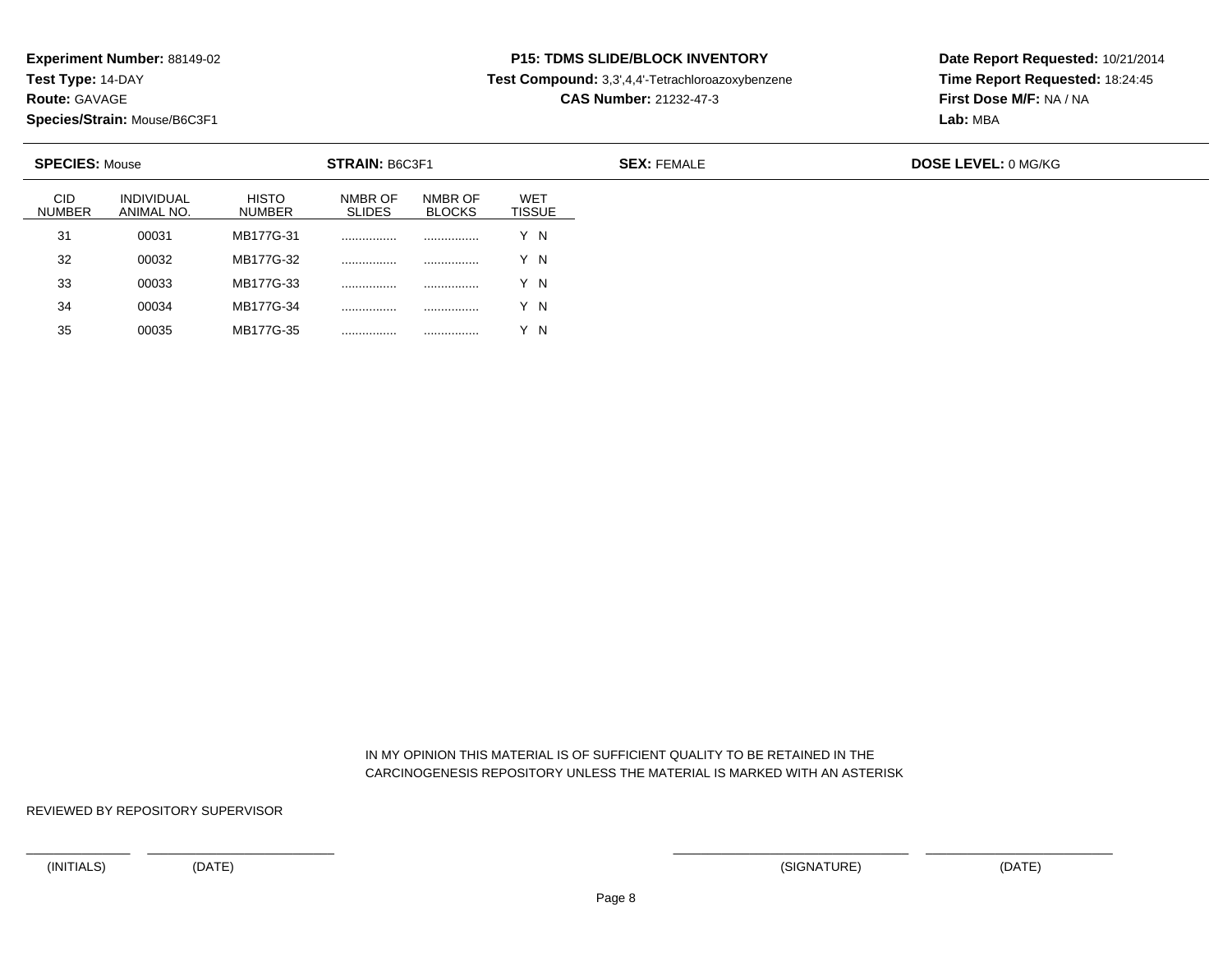**Test Type:** 14-DAY

**Route:** GAVAGE

40

**Species/Strain:** Mouse/B6C3F1

<sup>00040</sup> MB177G-40 ................ ................ Y N

### **P15: TDMS SLIDE/BLOCK INVENTORY**

**Test Compound:** 3,3',4,4'-Tetrachloroazoxybenzene

**CAS Number:** 21232-47-3

**Date Report Requested:** 10/21/2014**Time Report Requested:** 18:24:45**First Dose M/F:** NA / NA**Lab:** MBA

| <b>SPECIES: Mouse</b><br>STRAIN: B6C3F1 |                                 |                        |                          |                          |                             | <b>SEX: FEMALE</b> | <b>DOSE LEVEL: 1 MG/KG</b> |
|-----------------------------------------|---------------------------------|------------------------|--------------------------|--------------------------|-----------------------------|--------------------|----------------------------|
| <b>CID</b><br><b>NUMBER</b>             | <b>INDIVIDUAL</b><br>ANIMAL NO. | <b>HISTO</b><br>NUMBER | NMBR OF<br><b>SLIDES</b> | NMBR OF<br><b>BLOCKS</b> | <b>WET</b><br><b>TISSUE</b> |                    |                            |
| 36                                      | 00036                           | MB177G-36              | .                        |                          | Y N                         |                    |                            |
| 37                                      | 00037                           | MB177G-37              |                          | .                        | Y N                         |                    |                            |
| 38                                      | 00038                           | MB177G-38              | .                        |                          | Y N                         |                    |                            |
| 39                                      | 00039                           | MB177G-39              | .                        |                          | ΄Ν                          |                    |                            |

 IN MY OPINION THIS MATERIAL IS OF SUFFICIENT QUALITY TO BE RETAINED IN THECARCINOGENESIS REPOSITORY UNLESS THE MATERIAL IS MARKED WITH AN ASTERISK

REVIEWED BY REPOSITORY SUPERVISOR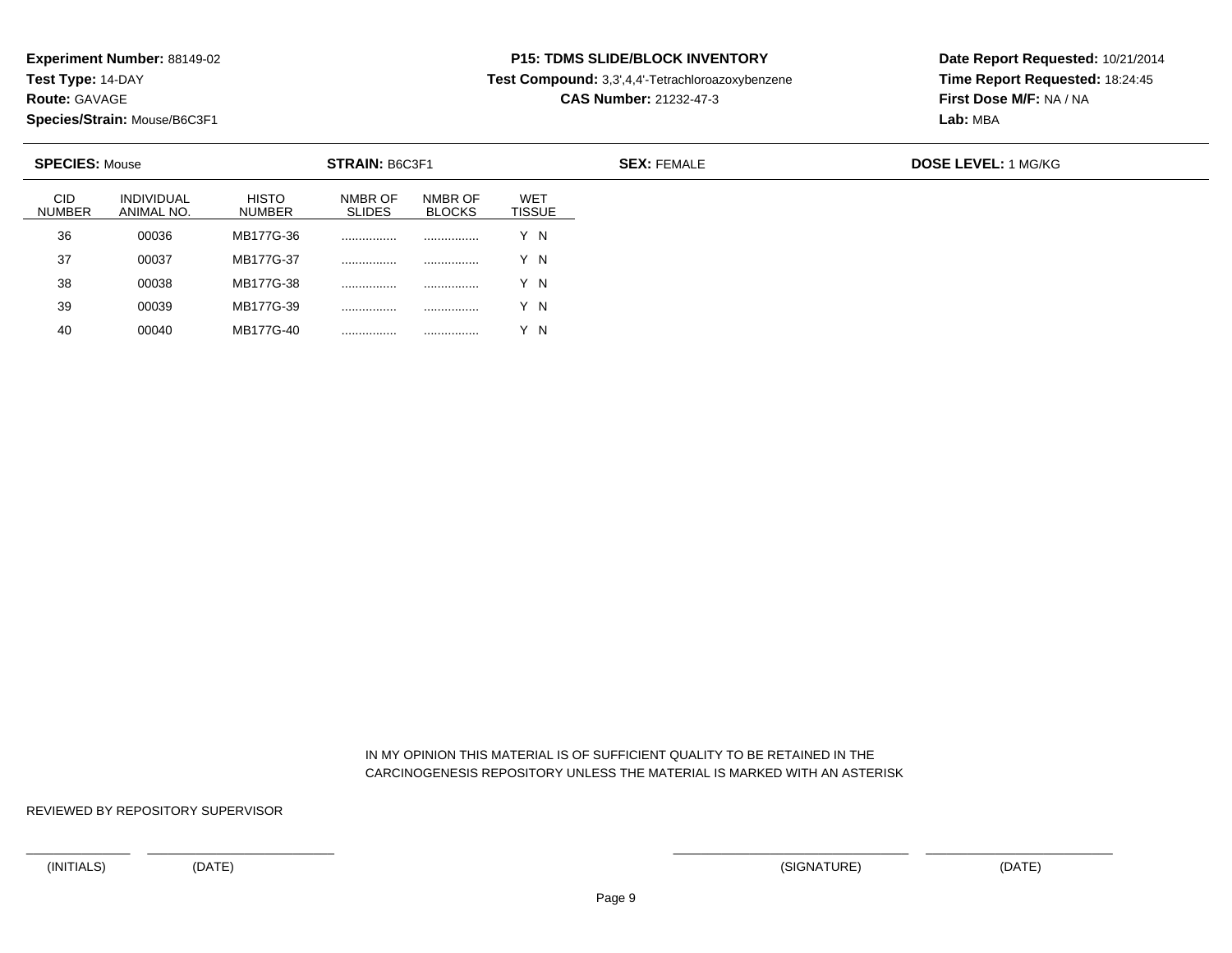**Test Type:** 14-DAY

**Route:** GAVAGE

45

**Species/Strain:** Mouse/B6C3F1

<sup>00045</sup> MB177G-45 ................ ................ Y N

### **P15: TDMS SLIDE/BLOCK INVENTORY**

**Test Compound:** 3,3',4,4'-Tetrachloroazoxybenzene

**CAS Number:** 21232-47-3

**Date Report Requested:** 10/21/2014**Time Report Requested:** 18:24:45**First Dose M/F:** NA / NA**Lab:** MBA

| <b>SPECIES: Mouse</b> |                                 |                               | STRAIN: B6C3F1           |                          |                             | <b>SEX: FEMALE</b> | <b>DOSE LEVEL: 3.2</b> | MG/KG |
|-----------------------|---------------------------------|-------------------------------|--------------------------|--------------------------|-----------------------------|--------------------|------------------------|-------|
| CID<br><b>NUMBER</b>  | <b>INDIVIDUAL</b><br>ANIMAL NO. | <b>HISTO</b><br><b>NUMBER</b> | NMBR OF<br><b>SLIDES</b> | NMBR OF<br><b>BLOCKS</b> | <b>WET</b><br><b>TISSUE</b> |                    |                        |       |
| 41                    | 00041                           | MB177G-41                     |                          |                          | Y N                         |                    |                        |       |
| 42                    | 00042                           | MB177G-42                     |                          |                          | Y N                         |                    |                        |       |
| 43                    | 00043                           | MB177G-43                     | .                        |                          | Y N                         |                    |                        |       |
| 44                    | 00044                           | MB177G-44                     | .                        |                          | Y N                         |                    |                        |       |

 IN MY OPINION THIS MATERIAL IS OF SUFFICIENT QUALITY TO BE RETAINED IN THECARCINOGENESIS REPOSITORY UNLESS THE MATERIAL IS MARKED WITH AN ASTERISK

REVIEWED BY REPOSITORY SUPERVISOR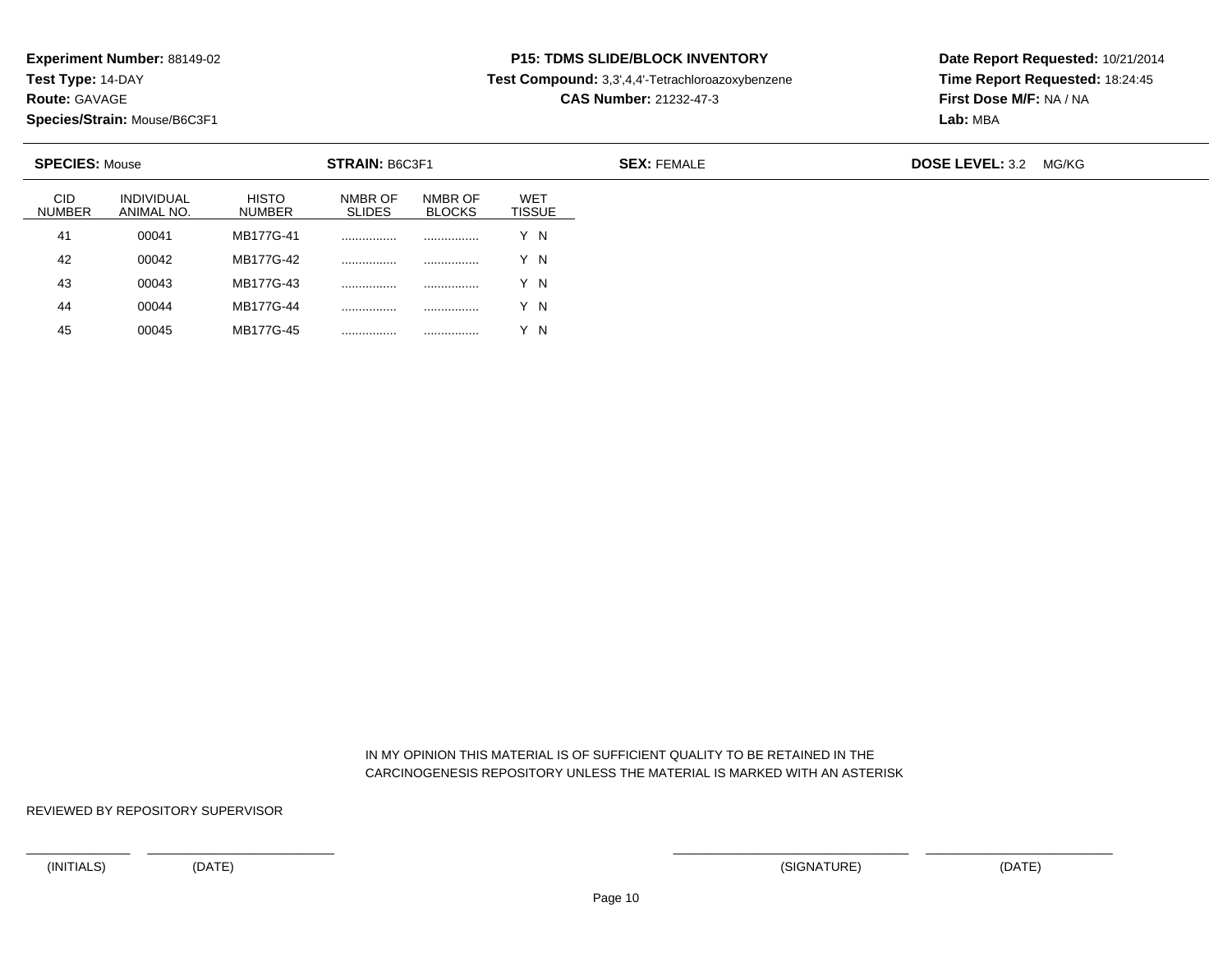**Test Type:** 14-DAY

**Route:** GAVAGE

50

**Species/Strain:** Mouse/B6C3F1

<sup>00050</sup> MB177G-50 ................ ................ Y N

### **P15: TDMS SLIDE/BLOCK INVENTORY**

**Test Compound:** 3,3',4,4'-Tetrachloroazoxybenzene

**CAS Number:** 21232-47-3

**Date Report Requested:** 10/21/2014**Time Report Requested:** 18:24:45**First Dose M/F:** NA / NA**Lab:** MBA

| <b>SPECIES: Mouse</b><br><b>STRAIN: B6C3F1</b> |                                 |                               |                          |                          |                                  |
|------------------------------------------------|---------------------------------|-------------------------------|--------------------------|--------------------------|----------------------------------|
| <b>CID</b><br><b>NUMBER</b>                    | <b>INDIVIDUAL</b><br>ANIMAL NO. | <b>HISTO</b><br><b>NUMBER</b> | NMBR OF<br><b>SLIDES</b> | NMBR OF<br><b>BLOCKS</b> | WE <sub>1</sub><br><b>TISSUE</b> |
| 46                                             | 00046                           | MB177G-46                     | .                        |                          | Y N                              |
| 47                                             | 00047                           | MB177G-47                     | .                        |                          | Y N                              |
| 48                                             | 00048                           | MB177G-48                     | .                        |                          | Y N                              |
| 49                                             | 00049                           | MB177G-49                     | .                        |                          | Y N                              |

 IN MY OPINION THIS MATERIAL IS OF SUFFICIENT QUALITY TO BE RETAINED IN THECARCINOGENESIS REPOSITORY UNLESS THE MATERIAL IS MARKED WITH AN ASTERISK

REVIEWED BY REPOSITORY SUPERVISOR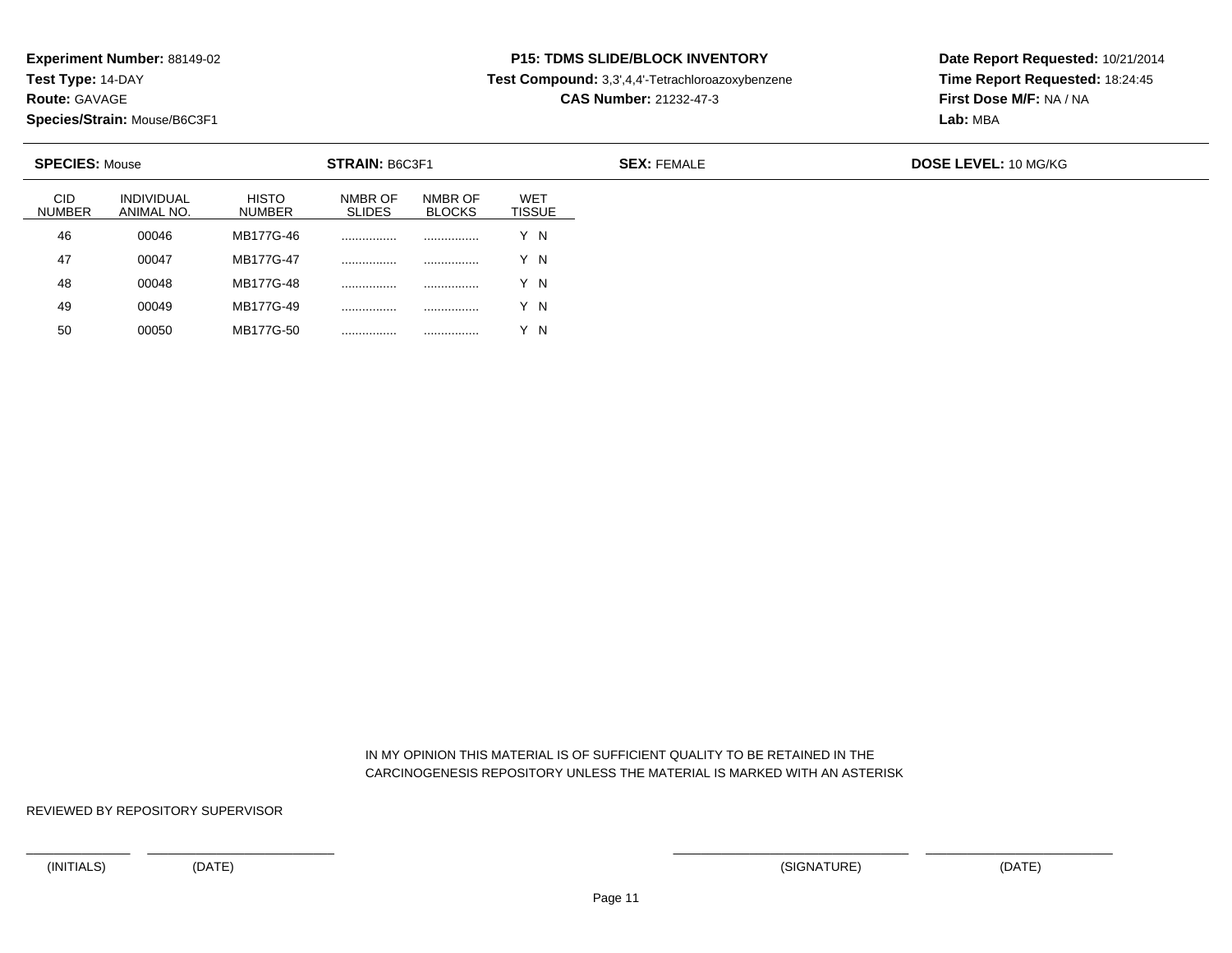**Test Type:** 14-DAY

**Route:** GAVAGE

55

**Species/Strain:** Mouse/B6C3F1

<sup>00055</sup> MB177G-55 ................ ................ Y N

# **P15: TDMS SLIDE/BLOCK INVENTORY**

**Test Compound:** 3,3',4,4'-Tetrachloroazoxybenzene

**CAS Number:** 21232-47-3

**Date Report Requested:** 10/21/2014**Time Report Requested:** 18:24:45**First Dose M/F:** NA / NA**Lab:** MBA

| <b>SPECIES: Mouse</b><br><b>STRAIN: B6C3F1</b> |                                 |                               |                          |                          |                             | <b>SEX: FEMALE</b> | <b>DOSE LEVEL: 32 MG/KG</b> |
|------------------------------------------------|---------------------------------|-------------------------------|--------------------------|--------------------------|-----------------------------|--------------------|-----------------------------|
| <b>CID</b><br><b>NUMBER</b>                    | <b>INDIVIDUAL</b><br>ANIMAL NO. | <b>HISTO</b><br><b>NUMBER</b> | NMBR OF<br><b>SLIDES</b> | NMBR OF<br><b>BLOCKS</b> | <b>WET</b><br><b>TISSUE</b> |                    |                             |
| 51                                             | 00051                           | MB177G-51                     | .                        |                          | Y N                         |                    |                             |
| 52                                             | 00052                           | MB177G-52                     | .                        |                          | Y N                         |                    |                             |
| 53                                             | 00053                           | MB177G-53                     | .                        |                          | Y N                         |                    |                             |
| 54                                             | 00054                           | MB177G-54                     | .                        | .                        | Y N                         |                    |                             |

 IN MY OPINION THIS MATERIAL IS OF SUFFICIENT QUALITY TO BE RETAINED IN THECARCINOGENESIS REPOSITORY UNLESS THE MATERIAL IS MARKED WITH AN ASTERISK

REVIEWED BY REPOSITORY SUPERVISOR